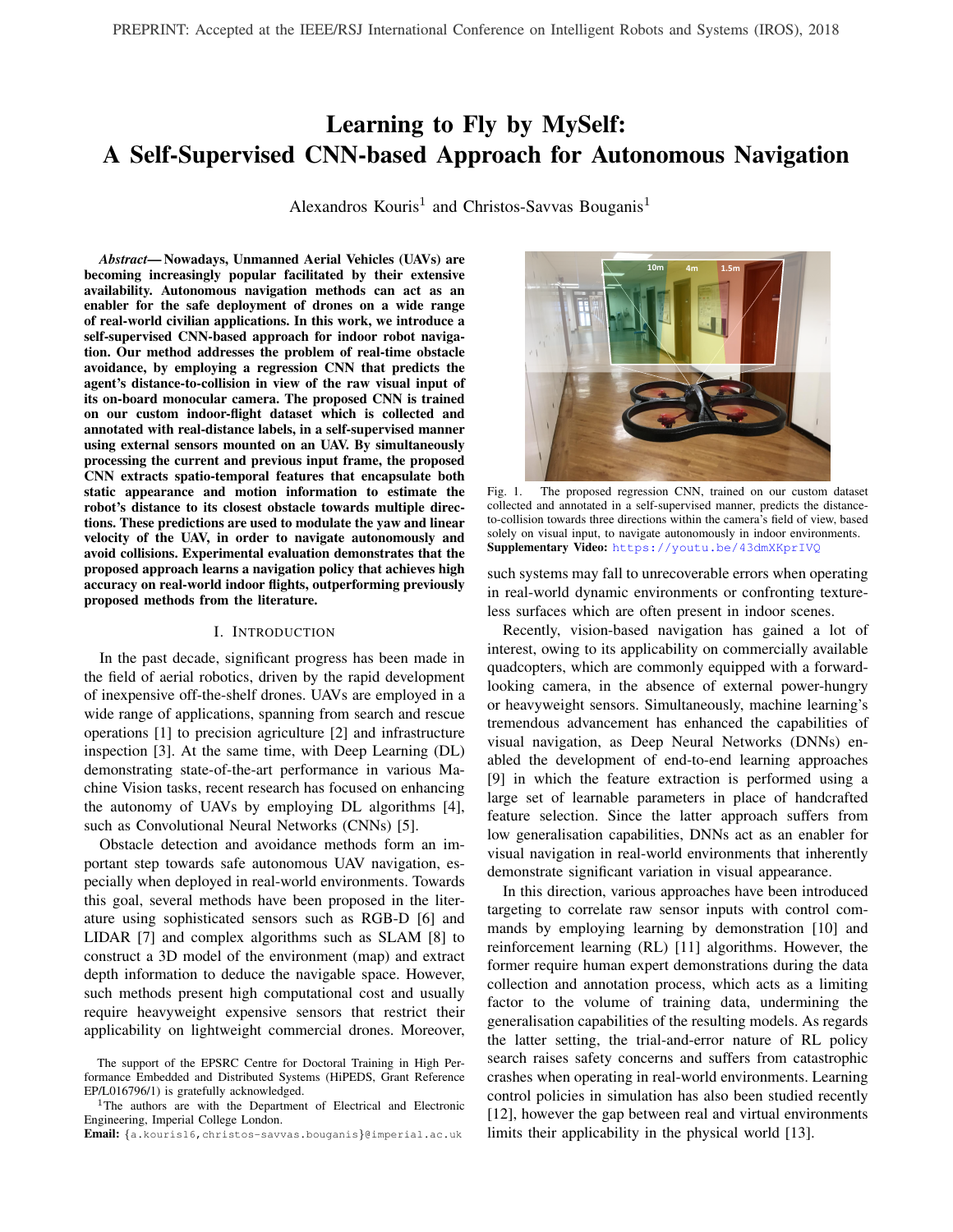In this paper we address the problem of autonomous UAV navigation in indoor environments using solely monocular input, by employing a Deep Learning approach. The key contributions of this work are summarised by the following:

- The deployment of a two-stream CNN for robot perception, trained on a custom dataset to fit a regression model that predicts the real distance-to-collision in view of the robot's forward-looking camera input. The employed network architecture, consisting of two merging streams that concurrently process the current and previous raw visual input, demonstrates enhanced learning capacity by extracting spatio-temporal features that incorporate both static appearance and robot motion information in the learning process.
- A novel local motion planning policy that modulates the robot's yaw and linear velocity based on the CNN's distance predictions towards three diverging directions within the field of view (FoV) of the robot's camera (Fig. 1), to accomplish collision-free navigation.
- A real-flight custom dataset of indoor UAV trajectories, used to train the proposed CNN model, annotated with continuous distance-to-collision values towards the front, left and right direction with respect to the onboard camera's FoV. The dataset is collected and annotated in a self-supervised manner by a drone equipped with external distance sensors mounted on its hull.

Extensive experiments on a commercial drone demonstrates that the proposed system for autonomous indoor navigation, achieves considerably higher performance in various navigation scenarios compared to related approaches introduced in recent literature. Distance-to-collision predictions performed by the proposed CNN allow informed motion decisions to be made by the introduced local motion planning policy, accomplishing safe robot navigation on real-world environments. Moreover, it is shown that the employed twostream CNN architecture, incorporating spatio-temporal features in its learning process, significantly boosts the accuracy on the undertaken regression task compared to other CNN architectures, commonly used in relevant literature.

#### II. RELATED WORK

Autonomous navigation is highly correlated with obstacle detection and avoidance tasks. Monocular obstacle detection methods in literature are based either on scene analysis using classical computer vision algorithms or on machine learning.

Most of the latter recently introduced approaches, employ CNNs due to their state-of-the-art performance in various Machine Vision tasks. These works can be further divided into those mainly targeting the robot perception task, that extract meaningful information about the relative state of the robot to its environment from sensory inputs, and endto-end learning approaches which learn a direct mapping of raw sensor measurements to control commands. End-toend learning approaches usually rely on imitation learning, where a human expert controls the agent in a real-world environment to provide <*input image, pilot's choice-of-action*> pairs that are used for training a model to mimic the pilot's

behaviour [14] [15]. Alternatively, automated generation of ground truth labels for each input has been proposed [16], using for example predicted depth and surface normal data with a 3D cost function to couple each input image into a desired trajectory from a pool of predefined paths.

Lately, a state-of-the-art transfer learning approach has been introduced by Loquercio et al. in which a CNN trained on data collected by cars and bicycles is successfully applied on a drone to fly autonomously in urban environments [9]. The key principles of this concept are closely related to the work of [17], in which a dataset collected by human hikers with head mounted cameras (IDSIA) was used to train a DNN for drone navigation on forest/mountain trails, formulated as a classification task across three high-level planning decisions (go straight, turn left, turn right). Building on this work, TrailNet [18] forms a recently introduced model, trained on an enhanced version of IDSIA dataset, to predict the drone's orientation and lateral offset with respect to the centre of the trail, allowing it to control both its z-axis rotation (yaw) and y-axis translation in order to retain its path on the trail. Interestingly, in the work of [9] autonomous UAV navigation in outdoor urban environments is reduced to a regression problem, directly predicting the desired yaw-velocity of the drone considering each input frame. The regression CNN model was trained on an autonomous driving dataset with commanded steering angle labels. Simultaneously, a collision probability is predicted by a classification branch of the CNN, sharing the same feature extractor with the regression stream, to control the UAV's linear velocity. The classification branch was trained on data collected by cyclists, labelled as positive or negative based on the bicycle's distance to its surrounding vehicles/objects.

On the other side of the spectrum, various approaches have focused on the perception task, employing custom motion planning schemes to determine the robot's action based on the perception output. In [19], for example, a depth map is predicted for each monocular image captured by the drone's on-board camera, using a CNN trained on RGB-D data. Then, a deterministic arbitration scheme is employed to steer the UAV away from obstacles by controlling its angle on two rotational degrees of freedom (DoF), based on the generated depth map.

In the state-of-the-art work for indoor navigation by Gandhi et al. [20], which is most closely related to our approach, a large dataset of drone trajectories has been collected, with all of its paths resulting to a collision that was identified by monitoring the accelerometer data. In this self-supervised data collection setting, a predefined number of samples close to the collision are labelled as negative (i.e. samples that were met moments before a crash), while the rest as positive (i.e. samples collected when flying towards navigable space). The resulting binary classification problem is addressed by training a CNN model to performs inference on three segments of each input image, with the prediction probabilities being fused by a deterministic algorithm to conclude on a single yaw-angle control command.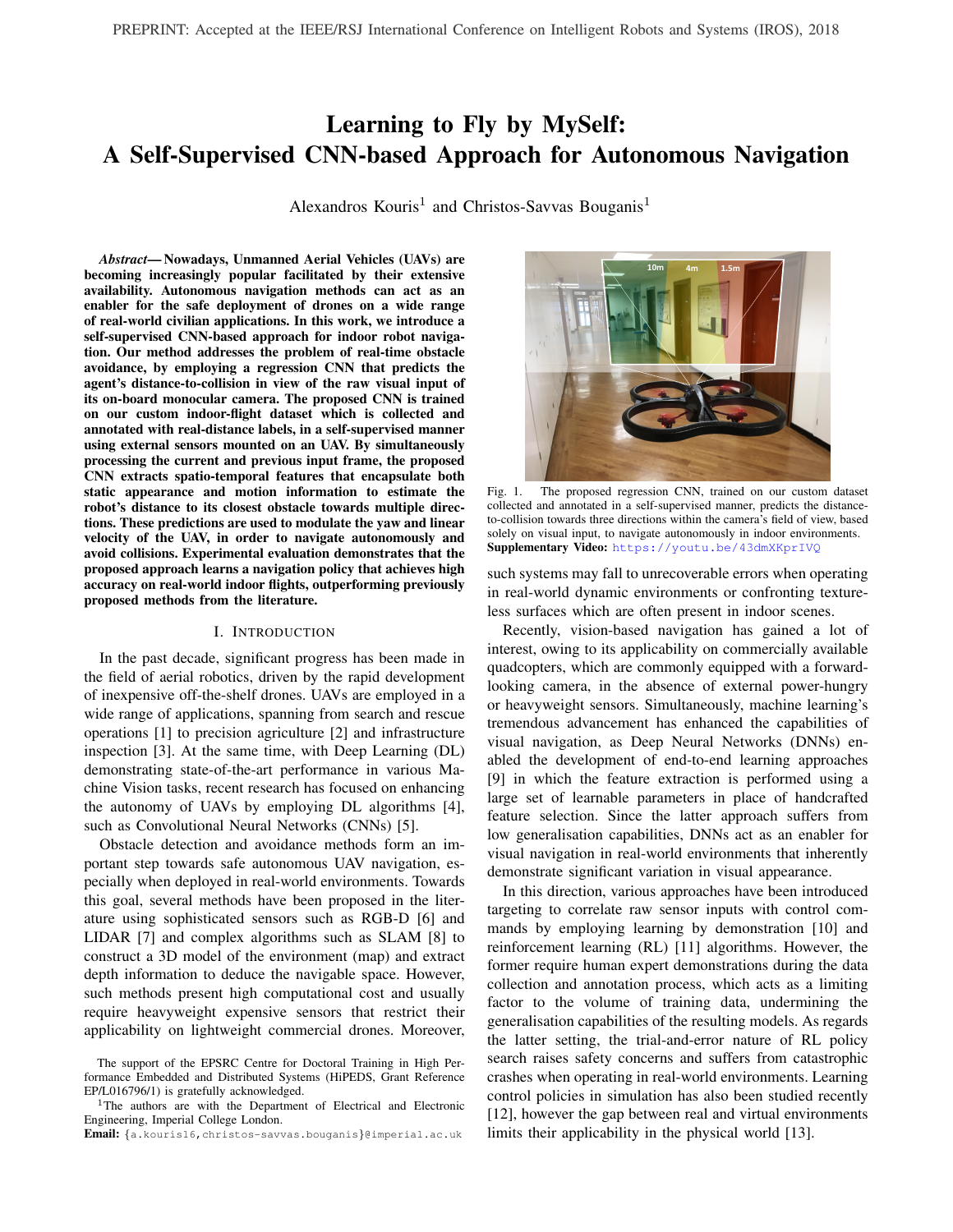In this paper, to detect navigable space on the UAV's environment, we train a CNN to run inference on three overlapping windows of each input image independently, similar to the work of [20]. However, instead of classifying every input window to "collision-free" or "non-navigable", we treat robot perception as the more information-rich regression task of predicting the real distance-to-collision towards each direction, inspired by recent literature that introduces continuous-value CNN-based predictions on various robotic applications [21] [22]. Trained on a custom dataset of realflight images, collected and annotated in a self-supervised way by an UAV with external active distance sensors attached, distance-to-collision can be predicted solely from monocular visual input. To fuse the CNN predictions for every input frame's windows, a custom local motion planning policy is implemented, making an informed decision about the robot's motion, controlled via its yaw and linear velocity.

The proposed method differs from the CNN classificationbased approach of [20] in that the introduced regression CNN model predicts fine-grained distance-to-collision values for each input, trained on continuous distance-labelled data, considering the closest obstacle on the robot's path towards three diverging directions. Conversely, the binary classification model of [20] is trained on UAV images that are coarsely labelled into two discrete classes thresholded based on each frame's position in its trajectory (assuming that all trajectories result to a collision). This classification approach (also employed by [9] to predict collision probability) demonstrates a rapidly escalating probability value within a small portion of consecutive input frames of each trajectory, located around the predefined class separation threshold, while maintaining an overconfident prediction probability (0 or 1) during all other parts of navigation; as demonstrated in our experiments (Sec. IV-B). Instead, the proposed regression model generates a more insightful prediction of the actual distance to the closest obstacle in the drone's candidate trajectories, that smoothly scales with the UAV's motion. This information-richer approach enables the development of a more informed local motion planning policy, which not only avoids collisions during navigation, but also considers the longer range traversability of space in the robot's environment to produce motion commands. Moreover, by avoiding encapsulation of thresholding values in the dataset's labelling process, the proposed system demonstrates larger flexibility in the sense of tunability for different navigation scenarios and/or UAV platforms, without the need of retraining the model.

Our method also differs from the approaches of [9] and [14] that employ imitation learning to determine the UAV's steering angle (in the continuous and discrete domain respectively), in that the proposed local motion planning system determines robot's velocity and orientation, based solely on the CNN's distance prediction, without requiring a taskspecific end-to-end annotated dataset. Moreover, to the best of our knowledge, this is the first work that employs a twostream CNN architecture to fuse spatio-temporal features of sensory data for the task of autonomous navigation.

### III. METHODOLOGY

#### *A. Self-Supervised Dataset Collection and Annotation*

Deep Learning methods require large amount of data in order to train models that would generalise well in differing real-world environments. To minimise human effort, selfsupervised methods can be adopted to automate the collection and annotation process of large scale datasets [23] [24].

Employing a self-supervised methodology, we create the first, to the best of our knowledge, indoor flight dataset annotated with real distance labels to the closest obstacle towards three diverging directions in the field of view of the drone's forward-looking camera. The need for a relevant dataset, has also been identified in recent literature [9].

In the proposed approach, three pairs of Ultrasonic and Infra-Red (IR) distance sensors are mounted on an UAV pointing towards different directions within its camera's field of view, to allow automatic annotation of all data samples. Since the utilised drone is equipped with a wide lens (92°) camera, the selected sensor alignment is pointing towards [-30°, 0°, 30°] across the image width, w.r.t. the centre of the captured frame. The drone executes straight-line trajectories in multiple environments within real buildings, while camera images are recorded along with raw data from the external distance sensors. As illustrated in Fig. 2, each trajectory terminates when the forward-looking sensor detects an obstacle at the minimum distance that the drone requires to stop without colliding. A random rotation is performed to determine the flight direction of the next trajectory, which should be towards a navigable area of the environment. This constraint is evaluated by using the external distance sensors of the UAV, minimising the human supervision requirements of the data collection process, and hence making the dataset easily extensible.

Ultrasonic sensors support longer range distance sensing, at the cost of providing many noisy samples due to scattering and reflection effects when obstacles are positioned too close or on a narrow angle to the sensor. Conversely, Infra-Red sensors demonstrate better behaviour on a wide range of sensing angles, however their scope is limited to notably shorter distances. Having used pairs of both sensor technologies towards each direction, the recorded distance data from each pair are used to automatically annotate the corresponding input images of each trajectory by being aligned and fused, using the Ultrasonic data in samples with large-distance obstacles and the IR data when available due to presence of obstacles in close proximity. The fused annotations of each trajectory are also processed by a low-pass filter to eliminate sensor noise that would affect the training process.

After numerous iterations of that process in various realworld indoor environments (including seminar room, hallway, office space, kitchen,...), at the moment of writing a large data set of more than 300,000 samples, organised in 2,000 trajectories, has been collected. Each input image captured by the UAV's forward looking camera, is divided into three overlapping windows, each being annotated with the fused measurements of the corresponding sensor pair.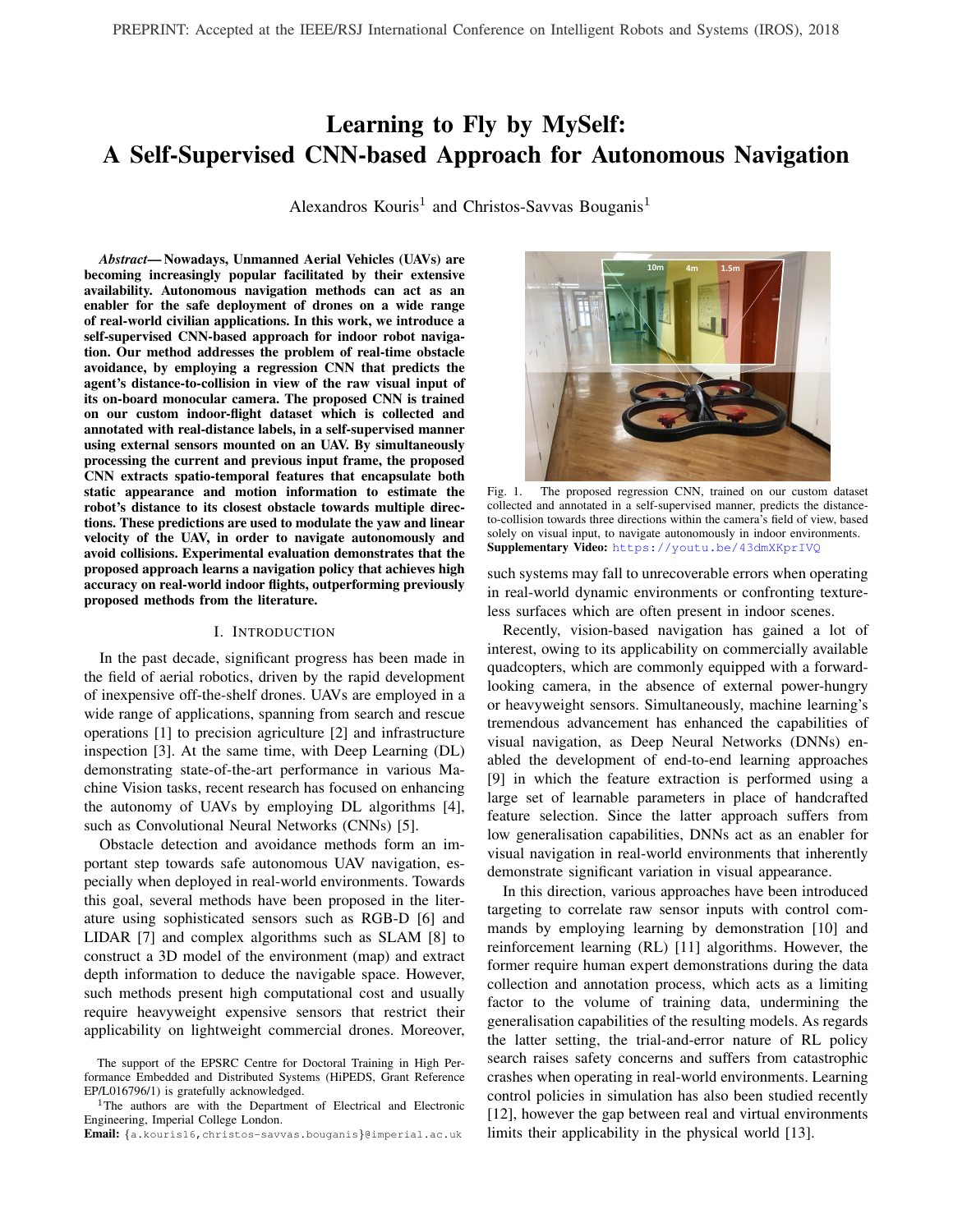Fig. 2. Self-supervised collection of an indoor ight-trajectory dataset in real-world buildings, automatically annotated with distance-to-collision labels.

#### B. CNN Architecture and Training

the network. More details on the ndings of this evaluation

The introduced distance-annotated dataset is used for traffl<sup>e</sup> presented in Sec. IV-B. ing a CNN to t a regression model on the visual perception The proposed two-stream CNN architecture is illustrated task of predicting the distance to the closest obstacle. in Fig. 3a. Each network's stream consists of two layers with

From each input image captured by the forward-looking dentical structure to the rst two Convolutional (CONV) on-board camera of the UAV, three overlapping rectangula<sup>p</sup>yers of AlexNet [28], which is a widely employed and windows are extracted and separately processed by the CNPO mputationally low-demanding CNN model. After fusing A similar approach was introduced in the work of [20],<sup>the two</sup> streams by concatenating their output channels, however, the proposed model incorporates more informaticNexNet's third CONV layer (with modi ed number of about the scene, being trained to predict the continuous reaput channels) is inserted to process the fused featuredistance-to-collision towards each direction, instead of th@ap volume. Successively, the two last CONV layers of probability distribution of a binary classi cation betweenAlexNet's feature extractor are adopted to form the single collision-freeand non-navigable spacelasses. stream section of the architecture. The classi er originally

Although image sensors provide a sequence of visub ped in AlexNet, consisting of three Fully-Connected (FC) data, related research has focused solely on learning spatayers, is replaced by a regression unit, consisting of a FC (i.e. static appearance) features by independently processlager connected to a single-neuron FC layer that produces the each input sample. In contrast, the proposed approach alsotwork's output (i.e. the predicted distance-to-collision). leverages the temporal information encapsulated between Similar to AlexNet's input layer, each stream of the consecutive frames, which enables the extraction of temporal oposed CNN receives an input image of size 227x227x3, features such as relative motion, local proximity etc. This islenoting height, width and number of channels respectively. achieved by employing a two-stream CNN, driven by the SUAV cameras typically provide larger RGB images, we performance that similar architectures have demonstrated scale down all collected input samples without affecting a wide span of applications with temporal or multimodal dattheir aspect ratio, to meet the CNN's input-height con-[25] [26]. Initially, contiguous-in-time frames are processedstraint. Subsequently, three overlapping windows satisfying concurrently in pairs by two separate streams that extratte input-width requirement are extracted and associated scene appearance information from both static images. Theth the corresponding distance labels of the dataset. Each two streams are then fused to a single stream (deepeindow is treated as an independent training sample, linked in the network) to extract temporal features incorporatingvith the matching image region of its previous in time information regarding the relative motion between the tworame, to form a 6-channel input for the two-stream netframes. Hence, both spatial and temporal components of thork. Multiple data augmentation techniques are applied on input sequence are exposed in the trained model. the training samples, including random rotations, horizontal

Selecting the appropriate method and depth for fusingoping (with corresponding switching of the leftmost and the two streams of such network architectures to combin**ig**htmost window labels) and lighting variations (focusing static appearance and motion information has been widelyainly on brightness, contrast and saturation). studied in literature [27]. In our case, experimental evaluation The CONV layers of the proposed network were presuggested that fusing the two streams in an intermediatteained on the imitation learning dataset for indoor navigation depth of the feature extractor achieves the highest perfoof [14], to enhance the generalisation capability of the mance in the undertaken task of distance prediction. Th@NN by exposing its feature extractor to environments with resulting network fuses the extracted spatial feature maps difverse appearance. The training of the regression CNN was intermediate abstraction level from each pair of consecutiveerformed using Stochastic Gradient Descent with Momeninput frames by concatenation, to determine their temporalm, in 30 epochs, employing a mini-batch size of 128 relation in the form of temporal features learned deeper iwith the training set being shuf ed on each epoch to form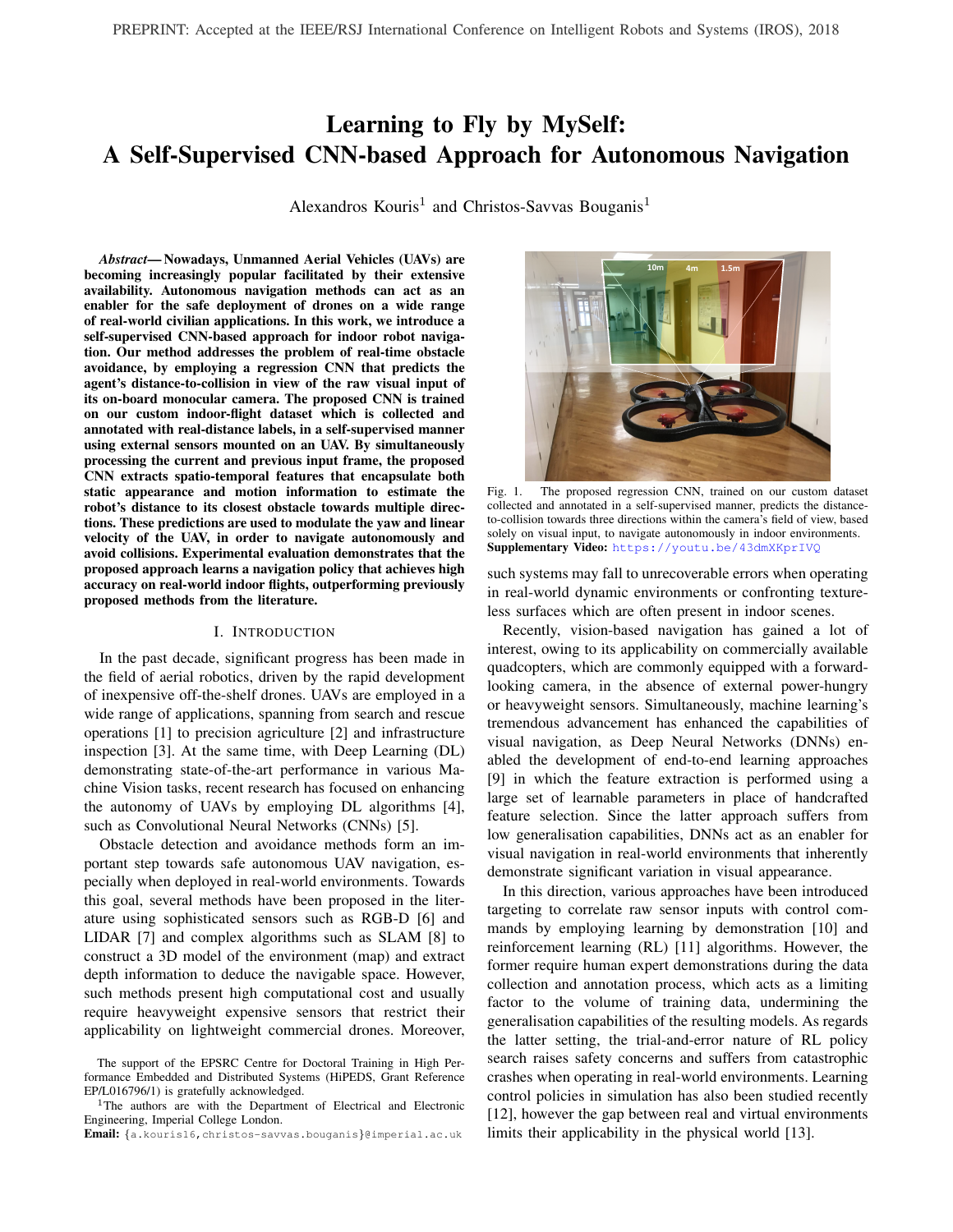Fig. 3. (a) Two-stream CNN architecture for spatio-temporal feature extraction on regression tasks. (b) Instance of local motion planner.

diverse batches. Momentum was set to 0.9, with a startinand the minimum detection distance that the drone is capable learning rate of 0.001 being reduced by a factor of 10 afteo decelerate and avoid collision when ying on its maximum every 10 epochs. Moreover, regression response values wallewable velocityu<sub>max</sub> 2 [0; 1] accordingly.

normalised (in the range of [0,1]; with their scaling back to The UAV's rotational (yaw) velocityu<sub>rot</sub> 2 [ 1;1] is the predicted distance values during inference being triviabdjusted to guide the UAV towards the direction that is to prevent an exploding behaviour of loss values that woul**p**redicted to have the largest amount of navigable space affect the convergence of the training method. within the current frame's FoV. This is determined by the

# C. UAV Local Motion Planning for Obstacle Avoidance

During inference, the trained model is used to regres<sub>sth</sub>. This UAV control strategy is described by Alg. 1. three distance-to-collision value sdij; jd-j; jd-j towards the leftmost, central and rightmost directions of the forward-looking camera's eld of view, corresponding to [-30, 0, 30] angle w.r.t. the centre of the input image respectively. To achieve that, three overlapping windows of the robot's visual input, along with the corresponding image regions of the previous frame, are extracted in similar way as in the training stage (described in Sec. III-B) and processed independently by the proposed network architecture.

The outputs of the proposed regression model are fed to a custom local motion planning algorithm to conclude into a single control command that modulates the robot's yaw  $(u_{\text{rot}}^z)$  and forward linear velocity $u_{\text{lin}}^x$ ). These information-

angle of the resultant distance vector of all consecutive examined directions that exceed a tunable threshold value

| Algorithm 1 Calculate Rotational Yaw Velocity                                                                                                                                                                                                               |  |  |  |  |  |
|-------------------------------------------------------------------------------------------------------------------------------------------------------------------------------------------------------------------------------------------------------------|--|--|--|--|--|
| Input: $f$ d ; d $f_c$ ; d $g$ g $d_{th}$<br>Output: $u_{\text{rot}}^2$                                                                                                                                                                                     |  |  |  |  |  |
| if fi dii; jd.i; jd. jg > d <sub>th</sub> then<br>$\sigma = (d_1 + d_2 + d_1)$<br>else if $\mathsf{id}$ i $\mathsf{d}_r$ i then<br>$\sigma = (\dot{d}_1 + \dot{d}_2)$<br>else if $\mathsf{id}$ $\mathsf{j}$ < $\mathsf{j}$ d <sub>r</sub> $\mathsf{j}$ then |  |  |  |  |  |
| $z = (d_c + d_r)$<br>end if<br>$u_{\text{rot}}^z = \frac{z}{(dt)}$                                                                                                                                                                                          |  |  |  |  |  |

where () indicates the angle w.r.t vector

 $(d<sub>r</sub>)$ 

rich predictions of the regression CNN, provide a ne-Under the control of this policy, the UAV instantly reacts to grained and accurate distance estimation, gradually escalate visual input of its sensors, based on the trained model's ing across a wide range of real distance-to-collision values rediction, as also illustrated in Fig. 3b. Low-pass ltering The proposed motion planning policy is leveraging this commanded velocities is employed to eliminate undesirdistance information to perform continuous ne adjustments be continuous in robot motion. Treating perception as a of the robot's motion. This allows commanding timely regression task that predicts distance-to-collision, rather than manoeuvres that result to smoother navigation and prompt classi-cation task between navigable and non-navigable interaction with the environment, as well as insightful longer-space, permits enhanced tunability of the navigation policy as range planning decisions by selecting to move towards the result of the most primitive nature of information that is fed direction that is considered to contain the largest amount of the motion planner. As discussed, the proposed policy can traversable space.

The linear velocity of the robotu $\zeta_{\sf in}$  ) is de ned to be collisions in the direction of ight of the UAV.

$$
u_{\text{lin}}^{x} = \begin{cases} \frac{u_{\text{max}}}{d_H d_L} (j d_C j d_H) & , \text{ if } j d_C j < d_H \\ u_{\text{max}} & , \text{ otherwise} \end{cases} \tag{1}
$$

inversely proportional to the predicted distance-to-collision and/or navigation scenarios. For example, different drones for the central window of the visual input (Eq. 1), to avoid demonstrate varying levels of manoeuvrability, leading to unbe tuned by a number of thresholding parameters whose values may differ signi cantly between different UAV platforms alike reaction time and stopping distance. Moreover, tuning can be performed to meet task-speci c requirements, such as keeping the drone on a large safety distance from obstacles

in scenarios where failures are unrecoverable. Conversely,

whered<sub>L</sub>, d<sub>H</sub> form tunable, task- and drone-speci c parame+he classi cation-based setting is less condescending in such ters of the control scheme representing the minimum distantening as it deals with a higher-level task and its behaviour that the UAV is allowed to get close to detected obstacless mainly dictated ahead of the training of the model.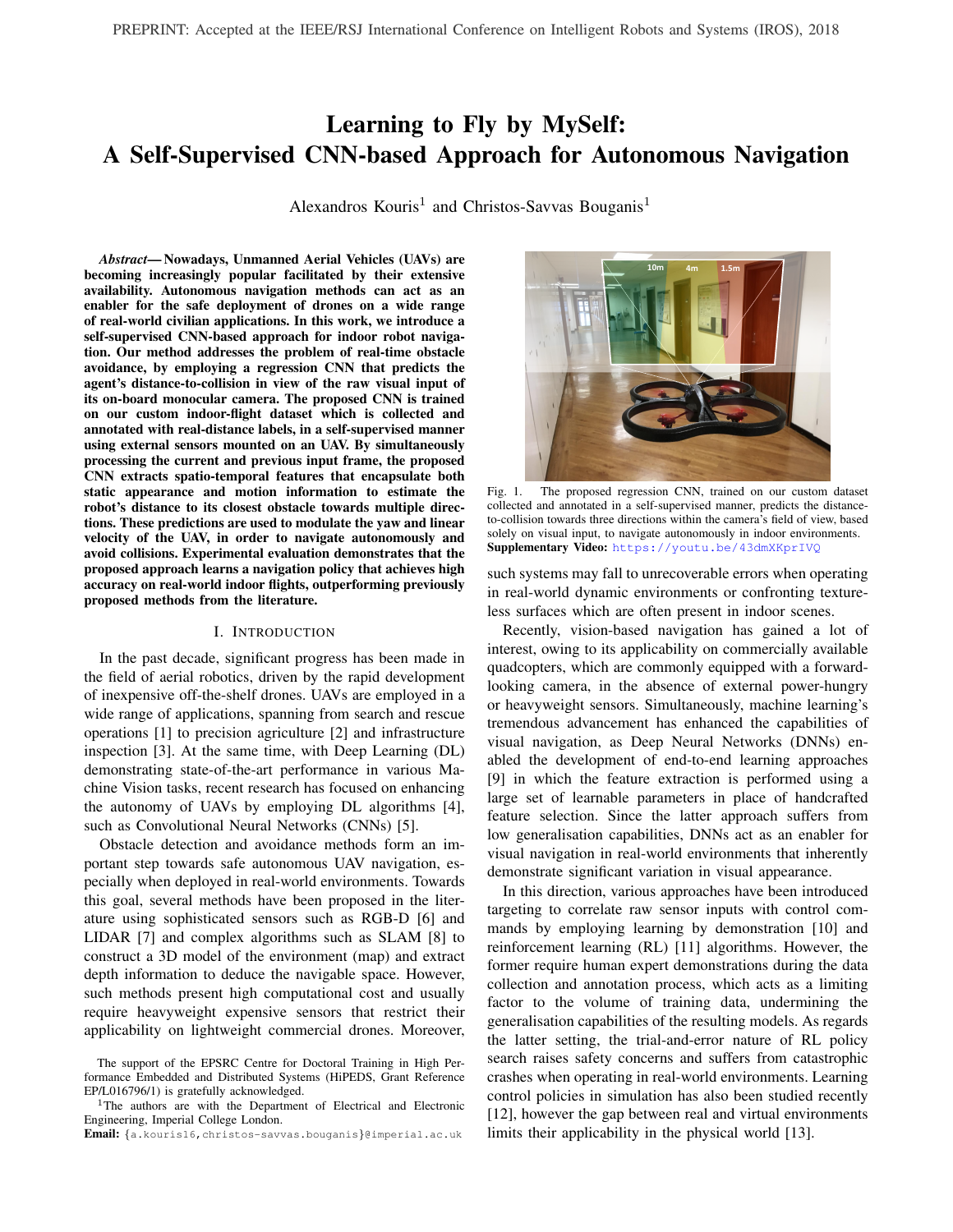#### IV. EXPERIMENTAL EVALUATION

In this section, the experimental evaluation of the proposed approach is discussed, both for the perception task undertaken by the CNN and for the introduced end-to-endnavigation method, by performing comparisons with other commonly employed CNN architectures and relevant stateof-the-art works from the recent literature, showing both quantitative and qualitative results.

# A. Experimental Setup

CNN design and training are performed using MATLAB R2017b and the Neural Network Toolboxn a desktop server equipped with an Intel Xeon E5-2630 processor, 64GB<sub>s</sub> demonstrated in this plat, the proposed two stream CNN of RAM and a GTX1080 GPU. Parrot AR-Drone2.0 is of to an end a CTX1000 CPC. Farter AR BIORED 10<br>used for the UAV-related experiments, equipped with a 720p<sub>persent</sub>ed to the simple stream expressive space the test forward-facing camera, with a wide-angle lens (92 degrees) that captures images at 30 fps. During the experiments WiFi communication is established between the drone and a laptop Moreover, the proposed CNN architecture (Sec. III-B), that equipped with an Intel Core i7-6700HQ, 16GB of RAM<sup>fuses</sup> its two streams in intermediate network depth using and a GTX1070 GPU, executing the CNN inference and and a concatenation, performs slightly better than all other motion planning, to send velocity commands to the drone<sup>concatenation-based settings.</sup> This con-guration initially ex-Ardrone autonomy packageand ROS Kinetic Kame were tracts spatial features of intermediate level of abstraction Individual the process, external process, external with the term of the two streams distance sensors, aning the unit concentri-proces, entered to extract temporal relations between them. Finally, it is on an Arduino Pro Mini micro-controller. of the proposed two-stream network con-guration and the As demonstrated in this plot, the proposed two-stream CNN compared to the single-stream approach across the test set, independently of the input frame's actual distance range. observed that, in general, network con-gurations employing channel concatenation as their fusing method achieve higher

## B. Distance Prediction Results

Two-stream vs Single-stream CNN:Initially, we evaluate the performance of the trained two-stream CNN model on thexibility provided by concatenation, as output channels of regression task of distance prediction from raw visual inpuboth streams are combined in the next CONV layer using comparing it with a commonly used single-stream AlexNelearnable parameters (exposed on training), instead of being architecture. Additionally, an experimental study between ummed up as in the case of additive fusion. various con gurations of the proposed two-stream network Regression vs Classi cation CNN: In Fig. 4 we also channels-wise addition. This can be explained by the greater

architecture (Fig. 3), in terms of: (awsing depth(i.e. after cdepict the output of the binary classi cation task proposed which layer the two streams are fused) andf(ts)ing method in [20], predicting the probability of each input frame to (i.e. if the streams are fused by performing channel-wiseorrespond to collision-free or non-navigable space, along addition or concatenation), is presented. All CNN models areith the regressor output of the proposed architecture. trained on the contributed dataset (Sec. III-A) following the As demonstrated in reference with the right y-axis of

previously described methodology (Sec. III-B) and evaluaterhe plot, the probability output of the binary classi er is in terms of Root-Mean-Squared-Error (RMSE) on a testorrectly predicting the existence of navigable space in dataset containing 20,000 real- ight pictures from various amples with high-distance labels without false-positives. indoor environments of the dataset, which were excludedowever, the CNN is mostly concluding to over-con dent from the training set of Sec. III-B. predictions, maintaining a probability of 0 or 1 for most

The results of this comparison are listed in Table I. As f the distance values in the examined spectrum. A highly can be seen from the table, all the variations of the proposedcalating behaviour with wide error range is observed within two-stream CNN architecture signi cantly overperform thea short range of distance values (70-120cm), positioned single-stream approach, achieving smaller prediction error onound the labelling threshold of the two classes, which is normalised distance values across the test set. Hence, itdistermined ahead of training and cannot be adapted afterdeduced that employing CNN architectures that are capableards. Conversely, the proposed regression-based approach of learning spatio-temporal features boosts the achievedemonstrates a more information-rich, smoothly escalating accuracy on the distance prediction task by capturing relative haviour across the whole range of the examined distances motion information between consecutive input frames. Avith signi cantly lower error range, bounded only by the comparison between the error range in the predicted distanceximum sensing range of the external distance sensors used

<sup>2</sup>https://www.parrot.com/us/drones/parrot-ardrone-20-power-edition

3http://wiki.ros.org/ardroneautonomy

CNN-REGRESSIONERROR ONDISTANCE PREDICTION TASK

| Network Architecture |                     |                                                         | <b>RMSE</b>        |
|----------------------|---------------------|---------------------------------------------------------|--------------------|
| Streams              | <b>Fusing Depth</b> | <b>Fusing Method</b>                                    | (Normalised [0,1]) |
| Single-stream*       |                     |                                                         | 0.083642           |
| Two-Stream           | Early input)        | Concatenation                                           | 0.024926           |
| Two-Stream**         | Middle (Conv2       | Concatenation                                           | 0.023307           |
| Two-Stream           | Late Conv5          | Concatenation                                           | 0.025041           |
| Two-Stream           | Early input)        | Addition                                                | 0.029317           |
| Two-Stream           | Middle Conv2        | Addition                                                | 0.043447           |
| <b>Two-Stream</b>    | Late Conv5          | Addition                                                | 0.043642           |
|                      |                     | Based on AlexNet architecture [28] with regression unit | **This work        |

accuracy on the regression task, compared to those using

during data collection (500cm). This complementary information is exploited by the proposed local motion planning policy, to make more informed longer-range decisions for

\*Based on AlexNet architecture [28] with regression unit \*\*This work

<sup>1</sup>https://www.mathworks.com/products/neural-network.html

<sup>4</sup>GP2Y0A60SZLF Analog IR Sensor and HC-SR04 Ultrasonic Sensor autonomous navigation.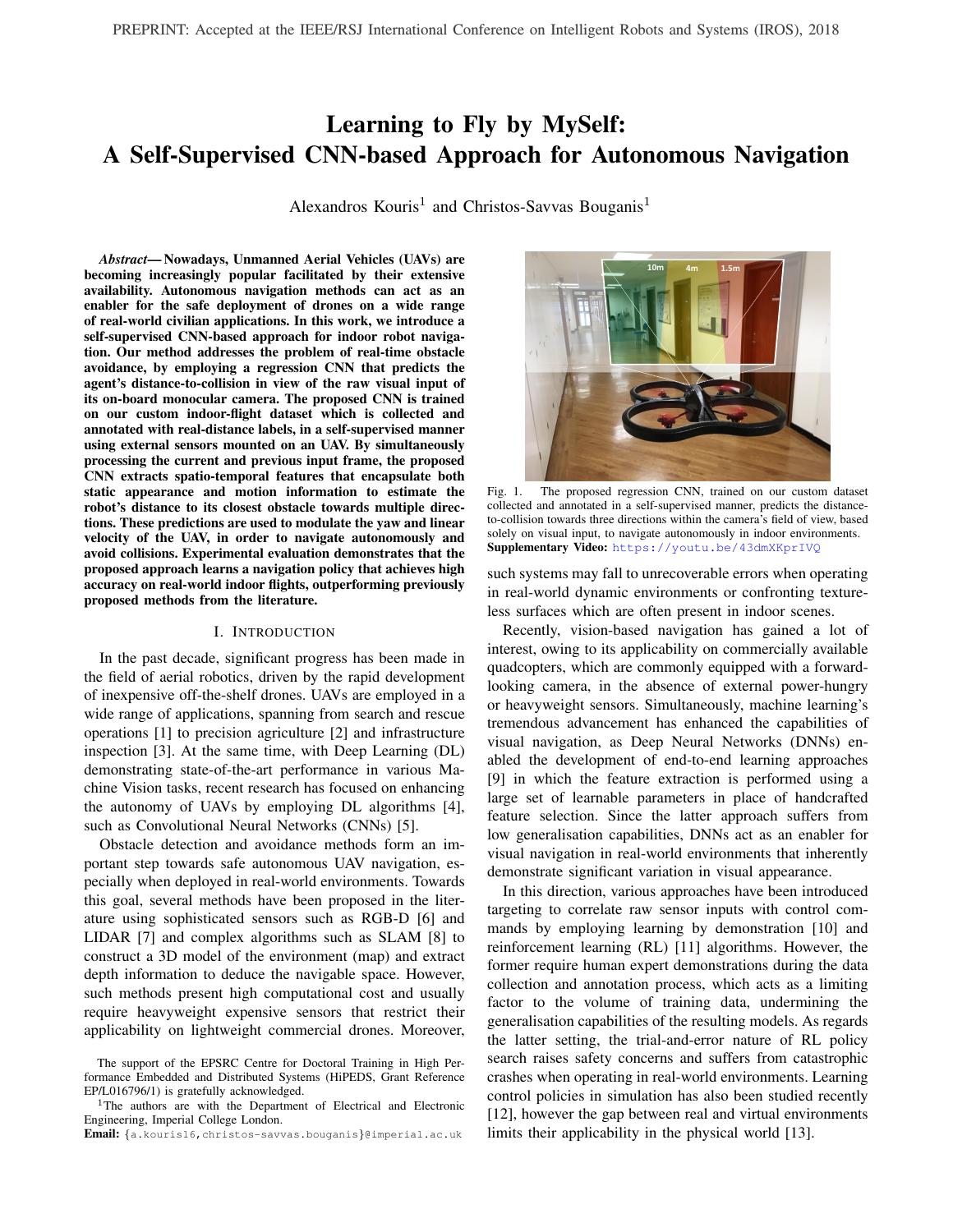| <b>TABLE II</b>                     |  |
|-------------------------------------|--|
| <b>COMPARISON WITH RELATED WORK</b> |  |

|                                                   | Seminar Room |                          | Hallway      |         |  |  |  |
|---------------------------------------------------|--------------|--------------------------|--------------|---------|--|--|--|
| Method                                            | $Time(s)^*$  | RMSE **                  | Time( $s$ )* | RMSE ** |  |  |  |
| <b>Straight Path Policy</b>                       | 4.8          | 0.5643                   | 92           | 0.42872 |  |  |  |
| Human Pilot                                       | 96.2         | $\overline{\phantom{0}}$ | 107.9        |         |  |  |  |
| Imitation Learning [14]                           | 11.7         | 0.1359                   | 14.1         | 0.1298  |  |  |  |
| Classi cation-based [20]                          | 27.4         | 0.1177                   | 38.2         | 0.0996  |  |  |  |
| This work                                         | 51.4         | 0.0679                   | 68.0         | 0.0775  |  |  |  |
| *Mean time between collisions/human interventions |              |                          |              |         |  |  |  |

\*\*Compared to human pilot's choice of action

Fig. 4. Actual vs Predicted distance-to-collision from proposed and baseline D. Qualitative Results on UAV Navigation regression CNNs and navigable-space probability from the classi er of [20]. Discussion and Limitations: From the experiments de-

#### C. Quantitative Results on UAV Navigation

scribed in the previous section, we deduce that the pro-

In this section the proposed method is evaluated on an end-make more insightful decisions in cases of high ambiguity to-end manner in the task of autonomous UAV navigation such as when dealing with reduced number of trackable Four different indoor scenarios are examined, including atures due to close proximity to obstacles) by utilising the traversing a Hallway and navigating within a seminar roomearned, richer in information, spatio-temporal representation with or without real-world obstacles (such as chairs, boxe& the visual input. Moreover, it is observed that the ne poster-stands, bins etc) in various physical con gurations. granularity of predicted distance values fed to the motion posed two-stream regression architecture generally manages

The system's performance is compared with a Straighb<sub>ilanner enables continuous slight adjustments of the robot's</sub> Path Policy acting as a weak baseline and a human pilptack, resulting to a considerable reduction in oscillations on controlling the drone using a joystick, based solely on it<sub>the yaw</sub> axis. In the extreme case that a texture-less surface forward-looking camera inputs (without having the drone on overs the camera's eld of view, resulting to a complete loss sight), acting as a strong baseline. We have also implemented eatures, the accuracy of the predicted distance-to-collision two state-of-the-art methods for CNN-based autonomoushops considerably. However, in such cases, a value close to indoor navigation from the literature: the minimum observed distance on the dataset is inferred,

The CNN classi cation-based model of [20] trainedallowing the motion planner to avoid collisions. Additionally, on AlexNet architecture, which feeds its predictionsn the case of ying in extremely close proximity to glass to an arbitration scheme that controls the UAV's yaw surfaces, the accuracy of the distance prediction demonstrates in accordance with the predicted collision probabilities signi cant drop. Such cases that were evident in the towards each direction The Imitation Learning based method of [14] whichthe external proximity sensors downgraded the performance employs an AlexNet-based end-to-end classi er to mapf the trained model, by increasing its error range and were each input image to a ight-command from a discrete emoved from the training set. However, both cases are rarely motion pool (move forward, move right, spin right,...) encountered during ight in indoor cluttered environments, dataset being annotated with the real distance captured by

All policies are compared in terms of average time bedue to the wide eld of view of the cameras used in UAVs. tween collisions after navigating in all four test-scenarios for Motion Planning Case Study: Finally, we provide a 5 minutes each, with minimal human intervention (Table II)representative case study that demonstrates the contribution Moreover, the normalised commanded yaw velocities of ab f employing a regression model to obtain ne-grained methods are compared in terms of RMSE, with the humadistance-to-collision predictions across a trajectory and expilot's choice of action (annotated of ine). The results ofploiting them by a custom motion planning policy to make this comparison (also listed in Table II) demonstrate that thiaformed action decisions for autonomous navigation. Our proposed approach outperforms the other autonomous baseethod is compared with the coarser classi cation-based lines, managing to navigate without coming in contact withapproach of [20]. Fig. 6 illustrates the ight trajectory of obstacles present in the testing environments for 4.6@re a drone on an indoor environment, navigating autonomously time (mean) compared to the imitation learning approach ddy employing both approaches. In the examined case, the [14] and 1.78 compared to the CNN classi cation-basedinformed local motion planning policy, leverages the richer work of [20], reaching up to 0.53 and 0.63 the ight time of a human pilot, and overpassing by 10.7and 7.4 the weak baseline of Straight-Path ight, on the seminar roonto be made based on the ratio of the predicted distances and hallway scenario respectively. distance information provided by the regression model, which enables insightful, longer-range planning decisions towards the examined directions. Exploiting this information,

Representative input instances from the UAV camerahe proposed approach demonstrates higher level of environalong with the commanded yaw by all examined methods, areental awareness, following a track towards the navigable illustrated in Fig. 5. The proposed regression-based approacobrridor, in contrast to the classi cation-based approach combined with the developed motion planning policy, is which successfully avoided collisions but made shorter-range shown to take ner-grained actions to continuously adjustnotion planning decisions based on the less informative the robot's orientation, resulting to smoother path. probability of collision and eventually got trapped.